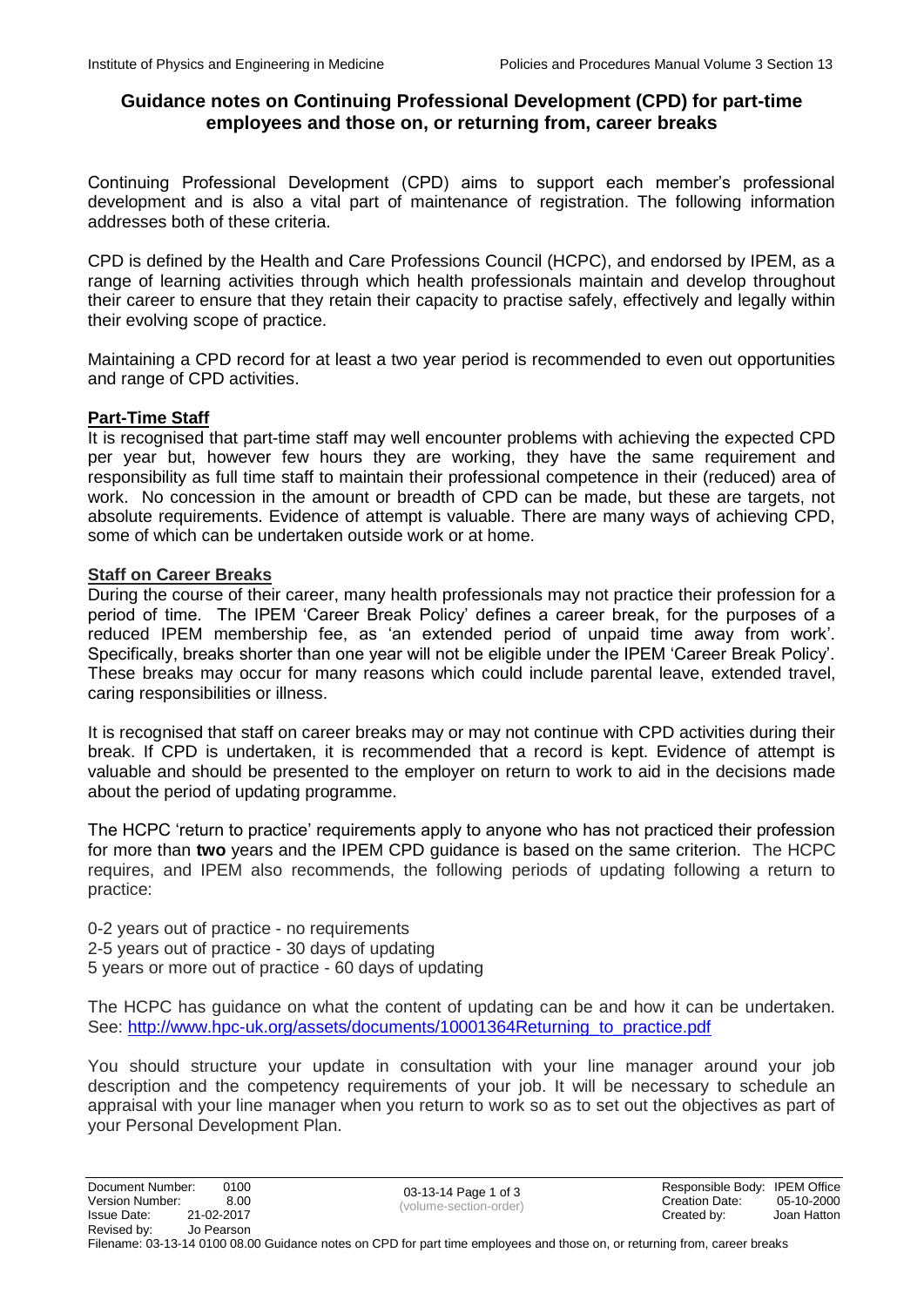# **Guidance notes on Continuing Professional Development (CPD) for part-time employees and those on, or returning from, career breaks**

## **Sources of Support**

It is important that information is easily available when a member is having a career break or not working in a department. However, the onus is on the member to contact their local department who will have information available on local meetings and opportunities.

### **Support from IPEM**

- Members who wish to apply for a career break under the IPEM 'Career Break Policy' must complete the IPEM Career Break Application Form. If eligible, the member will pay an annual membership fee which will be equivalent to the Affiliate Member rate applicable at the time that the career break begins. Members will retain the grade they have achieved prior to their career break and all the privileges and responsibilities of that grade including continued receipt of regular e-mailings. In addition, those members who have been granted a career break under the IPEM 'Career Break Policy' and are also registered on IPEM's CPD scheme will be given free registration at any scientific meeting organised by IPEM they wish to attend.
- On return from a career break, a member will need update training which qualifies as CPD. The details would be discussed and agreed with the member by the head of department and/or the CPD co-ordinator on return to the department.

## **Support from local departments**

It is expected that most of the following will be current practice but, if not, it is recommended to departments as good practice:

- To identify changes in professional standards and practice with members returning from career breaks and draw up a plan for update training.
- To make available information about relevant meetings and allow attendance at them.
- To encourage visits by those members on registered career breaks, including those who may have been employed in departments elsewhere, but may have changed location.
- Encourage members to submit CPD returns for any appropriate activity undertaken.

# **Informal and individual efforts**

Would include:

- To investigate support from other sources.
- To attend meetings organised by other Institutes.
- To keep in contact with the mentor and the local department.

## **General support schemes**

There are a number of general support schemes available including:

- Website of the UK Government: [www.direct.gov.uk](http://www.direct.gov.uk/)
- Working Families: [www.workingfamilies.org.uk](http://www.workingfamilies.org.uk/)
- A Return to Work: [www.areturntowork.co.uk](http://www.areturntowork.co.uk/)
- Women's Engineering Society: [www.wes.org.uk](http://www.wes.org.uk/)
- Women into Science, Engineering and Construction: [www.wisecampaign.org.uk](http://www.wisecampaign.org.uk/)
- Daphne Jackson bursary: [www.daphnejackson.org](http://www.daphnejackson.org/)